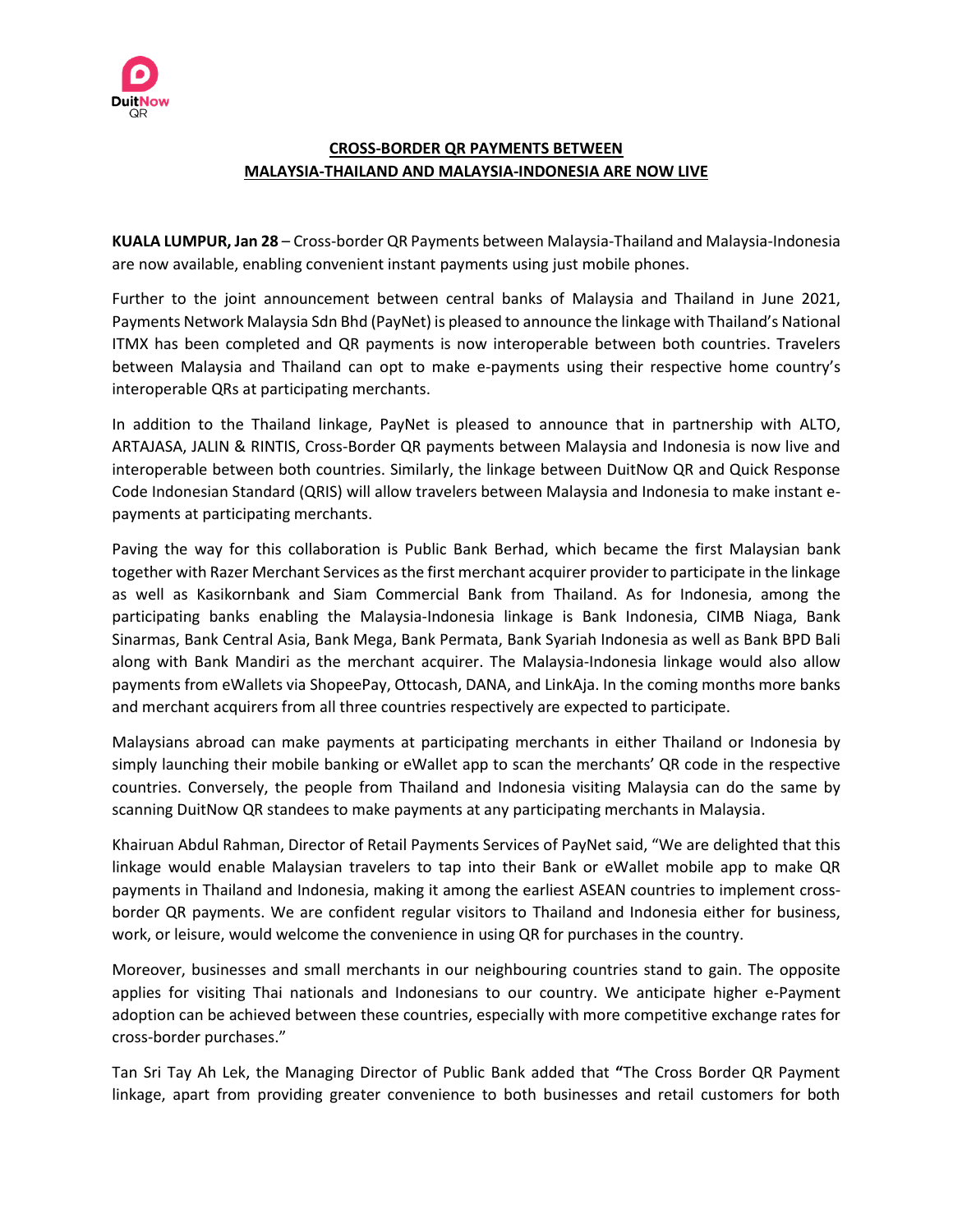

countries, will also further the Bank's efforts to provide greater financial inclusion as part of the Bank's Environmental, Social and Governance (ESG) efforts. Businesses of all sizes, including Micro, Small and Medium Enterprises (MSMEs) can now accept payments from foreign tourists with the more efficient and secure options with cashless payments that are simple and cost-effective, lowering the barrier of doing business for MSMEs as ASEAN borders gradually reopen. Meanwhile, for retail customers, the QR payment linkage is an added option, providing secure mode of payments while offering better foreign exchange rates. Hence, customers will get better value from their spending, contributing to a win-win solution for all."

"Razer Merchant Services is proud to be the first Merchant Acquirer to participate in this linkage and enable DuitNow Cross-Border QR for our online e-commerce and offline physical merchants. Together with PayNet, RMS aims to drive new payment product features for our merchants such as Doctor2U and merchants who expect high tourist volumes as travel restrictions continue to be relaxed. For example, Doctor2U's state-of-the-art Covid-19 screening facility at KLIA will be screening 45,000 travellers daily as borders start reopening and DuitNow Cross-Border QR Codes will be beneficial to them when accepting payments from foreign visitors into Malaysia." said Lee Li Meng, CEO of Razer Fintech.

These innovative approaches towards cross border linkage of the financial sector will help establish an international link between merchants and customers in ASEAN countries. This will help accelerate the development of a healthier competitive market and boost regional and international economic activities. With plans of future linkages with other emerging economies in the ASEAN region, it opens the door for Malaysian industries and businesses to expand beyond our physical borders, contributing to Malaysia's global trade.

# **About Payments Network Malaysia Sdn Bhd**

Payments Network Malaysia Sdn. Bhd. ("PayNet") is the national payments network and shared central infrastructure for Malaysia financial markets and operator of MyDebit domestic debit card scheme with over 46 million cards in circulation. We innovate, build and operate world-class payment systems and financial market infrastructures that safely, reliably and efficiently enable the functioning and development of Malaysia financial ecosystem as well as the economy as a whole. PayNet also serves as a platform to harness the collaborative efforts of all providers of payment services to accelerate the adoption of electronic payments.

For more information, please visi[t http://www.paynet.my/](http://www.paynet.my/)

### **About Public Bank Berhad**

Founded in 1966, the Public Bank Group is one of the largest banking group in Malaysia with business spanning across the Asian region in countries such as Cambodia, Hong Kong, Laos, Sri Lanka and Vietnam. The Group provides a comprehensive range of financial products and services comprising Commercial